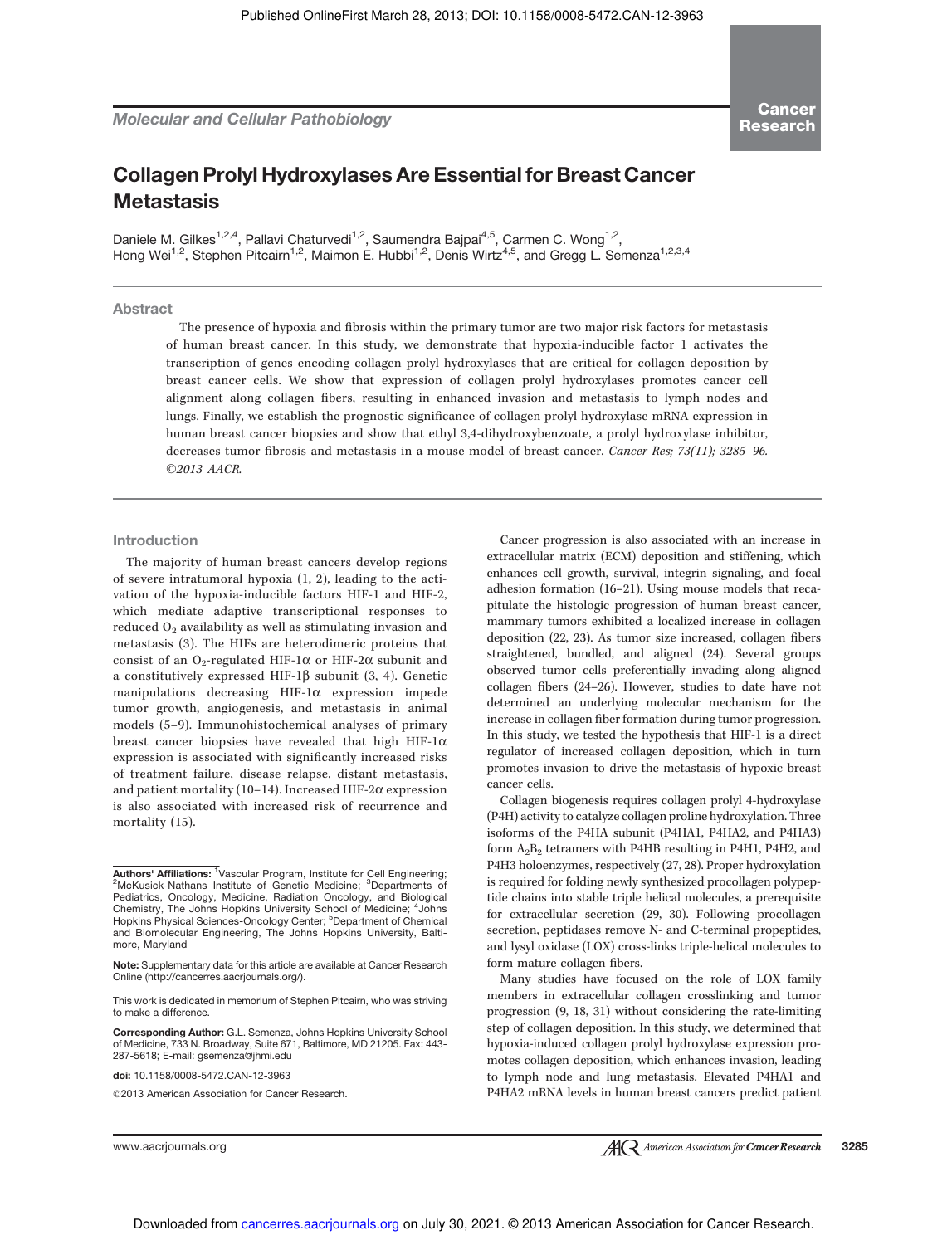mortality. Finally, we show that treating tumor-bearing mice with ethyl 3,4-dihydroxybenzoate (DHB), a hydroxylase inhibitor, decreases breast cancer fibrosis and metastasis.

#### Materials and Methods

#### Cell lines and culture

MDA-MB-231 and MDA-MB-435 cells were obtained from the National Cancer Institute (NCI) PS-OC Network Bioresource Facility and maintained in Dulbecco's Modified Eagle Medium with  $10\%$  FBS and antibiotics in a 5%  $CO_2$ , 95% air incubator (20%  $O_2$ ). The cells tested negative for mycoplasma using a PCR-based detection kit. The cell lines were authenticated by short tandem repeat profiling. Hypoxic cells were maintained in a modular incubator chamber flushed with a gas mixture containing  $1\%$  O<sub>2</sub>, 5% CO<sub>2</sub>, and 94% N<sub>2</sub> .

# shRNA, lentiviruses, and transduction

Vectors encoding short hairpin RNA (shRNA) targeting HIF- $1\alpha$  and HIF-2 $\alpha$  and virus production methods were previously described (8). pLKO.1-puro vectors encoding shP4HA1 and shP4HA2 were purchased from Sigma-Aldrich. P4HA1 and P4HA2 lentiviral expression plasmids were generated by inserting cDNA for the coding sequence into a pENTR Gateway vector (Invitrogen) followed by recombination with the pLenti-CMV/TO-Zeo-DEST vector.

#### Immunoblot assays

Aliquots of whole-cell lysates prepared in NP-40 buffer were fractionated by 8% SDS-PAGE. Conditioned medium was concentrated by ammonium sulfate precipitation at  $4^{\circ}$ C overnight followed by centrifugation. Antibodies against HIF-1 $\alpha$ (BD Transduction Laboratory), P4HA1, P4HA2, HIF-2a, COL1A1 (Novus Biologicals), and  $\beta$ -actin (Santa Cruz) were used.

#### Orthotopic implantation and metastasis assays

Studies using 7- to 10-week-old female nonobese diabetic/ severe combined immunodeficient (NOD/SCID) mice (NCI) were carried out according to protocols approved by the Johns Hopkins University Animal Care and Use Committee (Baltimore, MD). Mammary fat pad (MFP) injection, tumor growth measurement, and human genomic DNA extraction from mouse lungs were previously described (8). Mice were treated with DHB [in 5% ethanol and 95% normal saline  $(v/v)$ ] at 40 mg/kg/d by an intraperitoneal injection.

#### Real-time reverse transcription quantitative PCR

RNA extraction and cDNA synthesis was carried out as previously described (8). The expression of each target mRNA relative to 18S rRNA was calculated on the basis of the threshold cycle  $(C_t)$  as  $2^{-\Delta(\Delta C_t)}$ , where  $\Delta C_t = C_t$  (target) -  $C_t$ (18S). For primer sequences, see Supplementary Table S1.

### Fibrillar collagen staining

Tumor sections were stained with 0.1% picrosirius red (Direct Red 80, Sigma) and counterstained with Weigert hematoxylin to reveal fibrillar collagen. Sections were imaged with an Olympus IX51 fluorescence microscope fitted with an analyzer (U-ANT) and polarizer (U-POT). The percentage of collagen was quantified by calculating the area of red staining relative to the total area of the tumor section using MetaMorph analysis software.

### Hydroxyproline content measurements

Cells were harvested and hydrolyzed in 6N HCl for 16 hours at  $116^{\circ}$ C. Tumor tissue was excised, dried in a vacuum, and hydrolyzed in 6N HCl for 16 hours at 116°C. Hydroxyproline content was determined by a colorimetric method (32). The total protein content was measured by the Bradford assay using a commercial kit (Bio-Rad).

#### Immunohistochemistry

Lungs and lymph nodes were fixed in 10% formalin and paraffin embedded. Sections were dewaxed and hydrated. LSAB+ System HRP Kit (DAKO) was used for P4HA1, P4HA2, and vimentin staining. HIF-1 $\alpha$  staining was conducted as described previously (33). Inflated lung sections were stained with hematoxylin and eosin to visualize metastatic foci.

#### Statistical analysis

All statistical analysis was carried out using GraphPad Prism software. Bonferroni posttests were conducted for all ANOVAs. Data from The Cancer Genome Atlas was obtained from http://tcga-data.nci.nih.gov/tcga/tcgaHome2.jsp. Oncomine data was obtained from the Richardson microarray dataset (34). Survival analysis data was obtained from the Pawitan microarray dataset (35) accessible through the National Center for Biotechnology Information GEO database.

#### Tumor stiffness measurements

Tumor stiffness measurements were conducted using a stepper motor (Harvard Apparatus) with a 1 mm diameter probe perpendicular to a freshly excised and immobilized tumor, with the corresponding force measured using a FlexiForce Load/Force Sensor (Tekscan). A constant impingement rate was maintained and force was recorded at 300 Hz using ELF software (TekScan). The slope of the indentation depth versus impingement force was used as an effective stiffness measurement.

#### **Results**

# Inhibition of HIF-1 $\alpha$  expression blocks hypoxia-induced P4HA1 and P4HA2 expression

The ECM is a critical factor in the tumor microenvironment (36–38). Analysis of MDA-MB-231 breast cancer cells exposed to 20% or 1%  $O_2$  revealed that P4HA1 and P4HA2 mRNA were highly induced under hypoxia (Supplementary Fig. S1A). P4HA1 and P4HA2 protein levels were increased within 12 hours and remained elevated for 72 hours of continuous hypoxia (Supplementary Fig. S1B). To determine whether HIF-1 $\alpha$  or HIF-2 $\alpha$  was required for P4H expression under hypoxic conditions, we used MDA-MB-231 subclones stably transfected with an empty vector (EV) or expression vector(s) encoding shRNA targeting HIF-1 $\alpha$  (sh1 $\alpha$ ), HIF-2 $\alpha$  (sh2 $\alpha$ ), or HIF-1 $\alpha$ , and HIF-2 $\alpha$  (sh1/2 $\alpha$ ; ref. 8). Hypoxic induction of P4HA1 and P4HA2 mRNA (Fig. 1A) and protein (Fig. 1B)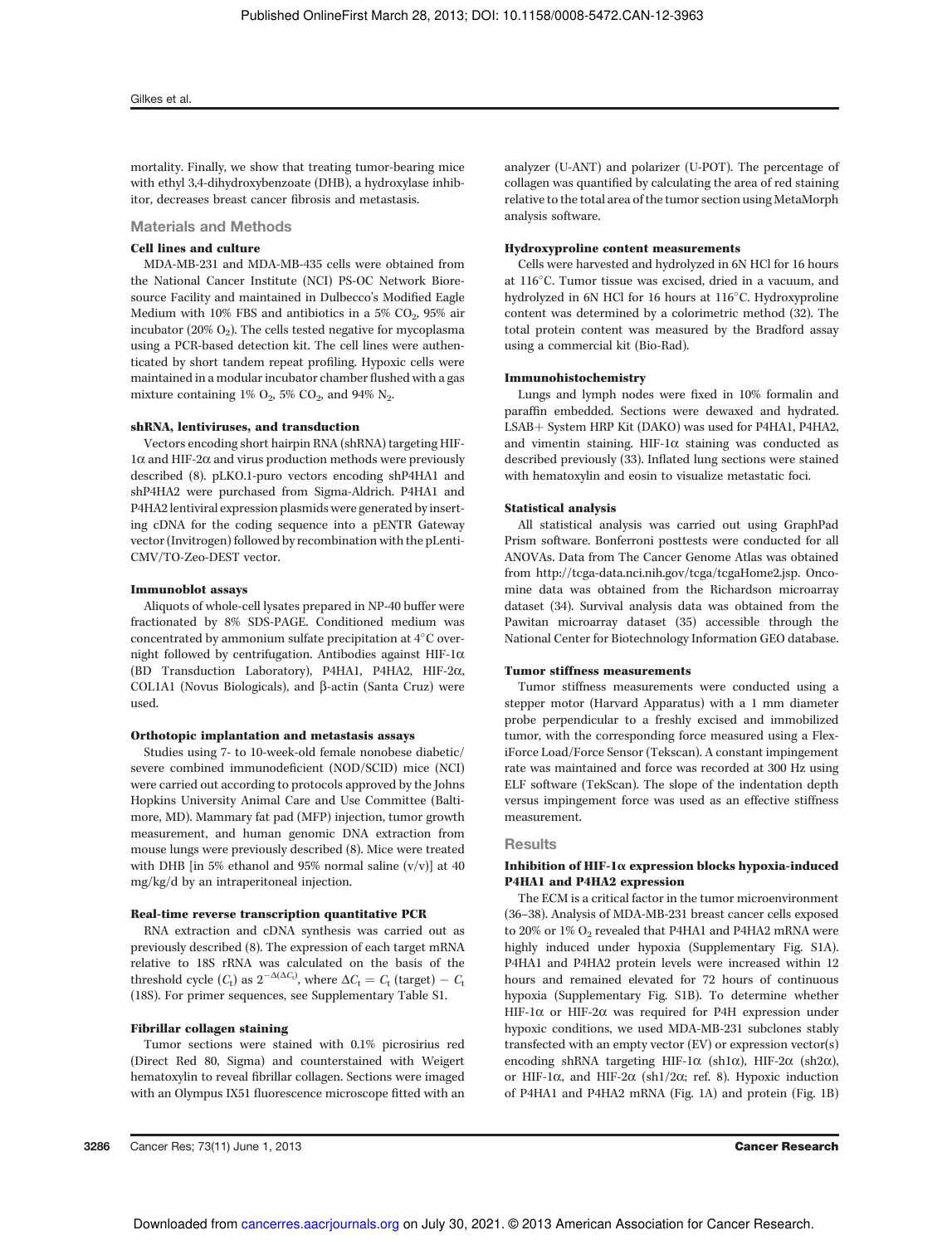

Figure 1. Knockdown of HIF-1 $\alpha$  blocks P4HA1 and P4HA2 induction under hypoxic conditions. A, expression of P4HA mRNAs was analyzed by qRT-PCR in MDA-MB-231 subclones exposed to 20% or 1% O<sub>2</sub> for 24 hours (mean  $\pm$  SEM; n = 3; ANOVA); \*\*\*, P < 0.001 vs. shEV (20% O<sub>2</sub>); ###, P < 0.001 vs. shEV (1% O<sub>2</sub>). B, immunoblot assays were carried out using lysates from MDA-MB-231 subclones exposed to 20% or 1% O<sub>2</sub> for 48 hours. C, immunoblot assays (Supplementary Fig. S1D) of tumor lysate were quantified by optical density and normalized to MDA-MB-231-shEV expression (mean  $\pm$  SEM;  $n = 5$ ; Student t test).  $**$ ,  $P < 0.01$ ;  $***$ ;  $P < 0.001$  vs. shEV. D, immunohistochemical staining of serial sections from shEV and sh1/2 $\alpha$  tumors. Scale bar, 150 µm. N, necrotic region. E, shEV images (D) were deconvoluted and pseudocolored to assess colocalization. Scale bar, 25 µm.

expression was blocked when HIF-1 $\alpha$  (but not HIF-2 $\alpha$ ) was silenced. Hypoxia-induced P4HA1 and P4HA2 mRNA expression was also blocked by treatment with digoxin (Supplementary Fig. S1A), which inhibits HIF-1 $\alpha$  expression (39). P4HA1 and P4HA2 expression was also induced under hypoxic conditions in MCF-7 breast cancer cells and MCF10A immortalized breast epithelial cells (Supplementary Fig. S1C).

To assess hypoxic induction of collagen hydroxylases in vivo, we injected MDA-MB-231-shEV and -sh1/2 $\alpha$  subclones into the MFP of NOD/SCID mice. P4HA protein levels were significantly decreased in tumors derived from  $\text{sh1}/2\alpha$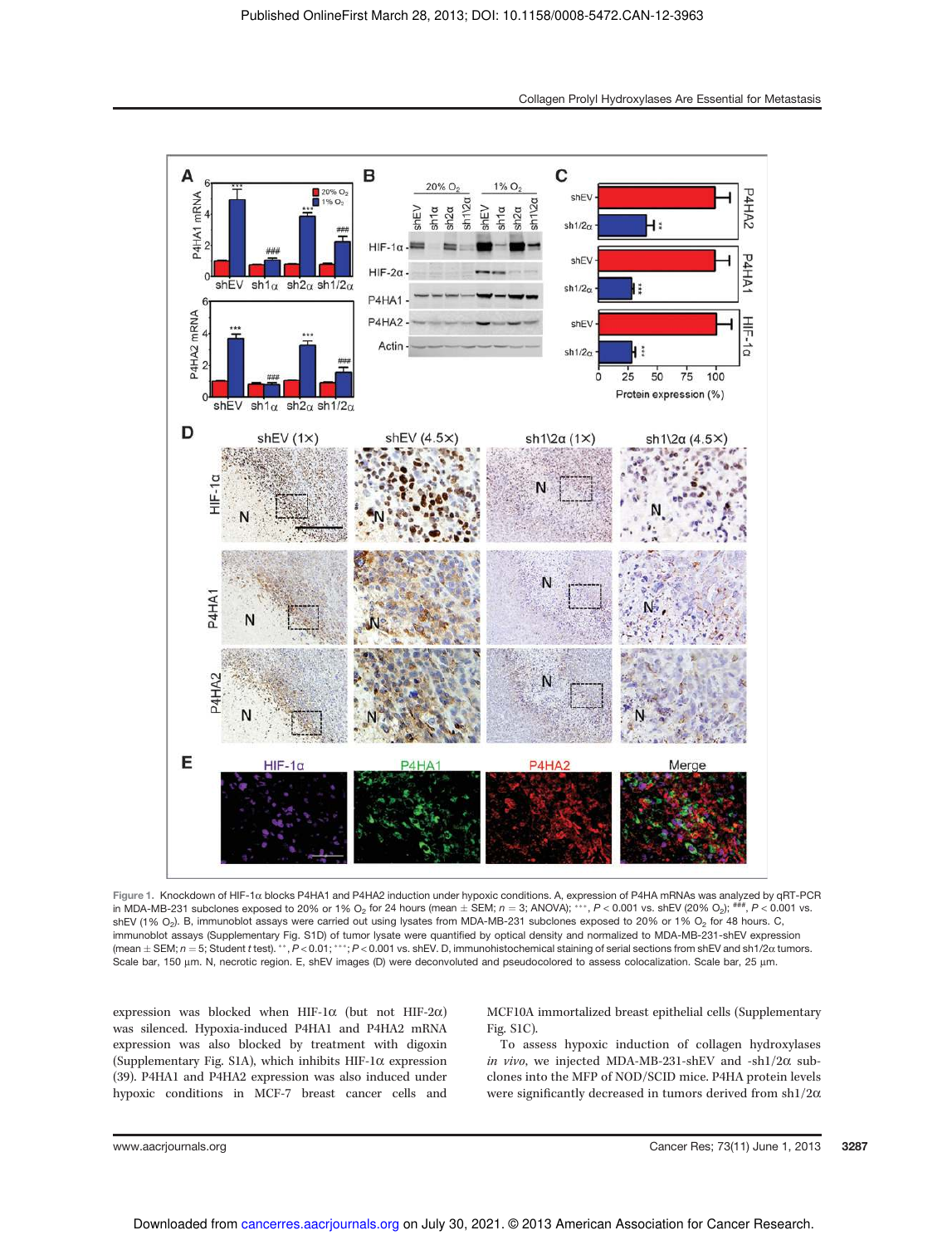as compared with shEV cells (Fig. 1C and Supplementary Fig. S1D). Immunohistochemistry of tumor sections showed intense nuclear HIF-1 $\alpha$  staining in perinecrotic (hypoxic) regions of the shEV tumors (Fig. 1D), which colocalized with P4HA1 and P4HA2 (Fig. 1D and E and Supplementary Fig. S1E). Staining of HIF-1 $\alpha$ , P4HA1, and P4HA2 was attenuated in sh1/2 $\alpha$  tumor sections. Residual expression of HIF-1 $\alpha$  in sh1/2 $\alpha$  tumors may reflect incomplete silencing of HIF-1 $\alpha$ expression in cancer cells or host-derived stromal cells, which were not subjected to silencing, or both. Taken together, these data show that HIF-1 promotes collagen prolyl hydroxylase expression in hypoxic breast cancer cells both in vitro and in vivo.

# Collagen prolyl hydroxylase knockdown inhibits breast cancer growth and metastasis

To determine whether prolyl hydroxylases are required for metastasis, we generated MDA-MB-231 subclones stably transfected with an empty vector (shLKO.1) or vector encoding either of 2 different shRNAs against P4HA1 (shHA1-1 and shHA1-2) or P4HA2 (shHA2-1 and shHA2-2). Immunoblot assays confirmed the knockdown of P4HA1 and P4HA2 (Fig. 2A). Primary tumor growth was attenuated by knockdown of either P4HA1 or P4HA2 (Fig. 2B and C). Differences in cell proliferation were observed in vitro (Supplementary Fig. S2A) but were enhanced in vivo where the ECM may play a more important role. More strikingly, spontaneous lung metastasis



Figure 2. Knockdown of P4HA1 or P4HA2 expression in MDA-MB-231 cells inhibits tumor growth and metastasis. A, immunoblot assays were conducted using lysates prepared from MDA-MB-231 subclones exposed to 20% or 1% O<sup>2</sup> for 48 hours. B, tumor volume measured versus time (mean  $\pm$  SEM,  $n = 5$ , ANOVA). C, final tumor weight (in grams; mean  $\pm$  SEM;  $n = 5$ ; ANOVA). D, lung sections  $[5 \times 5$  mm (left) or  $0.2 \times 0.2$  mm (right)] were stained with hematoxylin and eosin. E. human genomic DNA content in mouse lungs was quantified using qPCR (mean  $\pm$  SEM;  $n = 5$ ; ANOVA). F, tumor volume versus time. G, human DNA content in mouse lungs determined by qPCR (mean  $\pm$  SEM;  $n = 5$ ; ANOVA). H, immunohistochemical staining of axillary lymph node sections for human vimentin. I, vimentin staining quantified by image analysis (mean  $\pm$  SEM;  $n = 5$ ; ANOVA). J, immunohistochemical staining of primary tumor sections for P4HA1 or P4HA2. Scale bar, 200 μm. \*\*,  $P < 0.01$ ; \*\*\*,  $P < 0.001$ vs. shLKO.1.

**3288** Cancer Res; 73(11) June 1, 2013 Cancer Research Cancer Research Cancer Research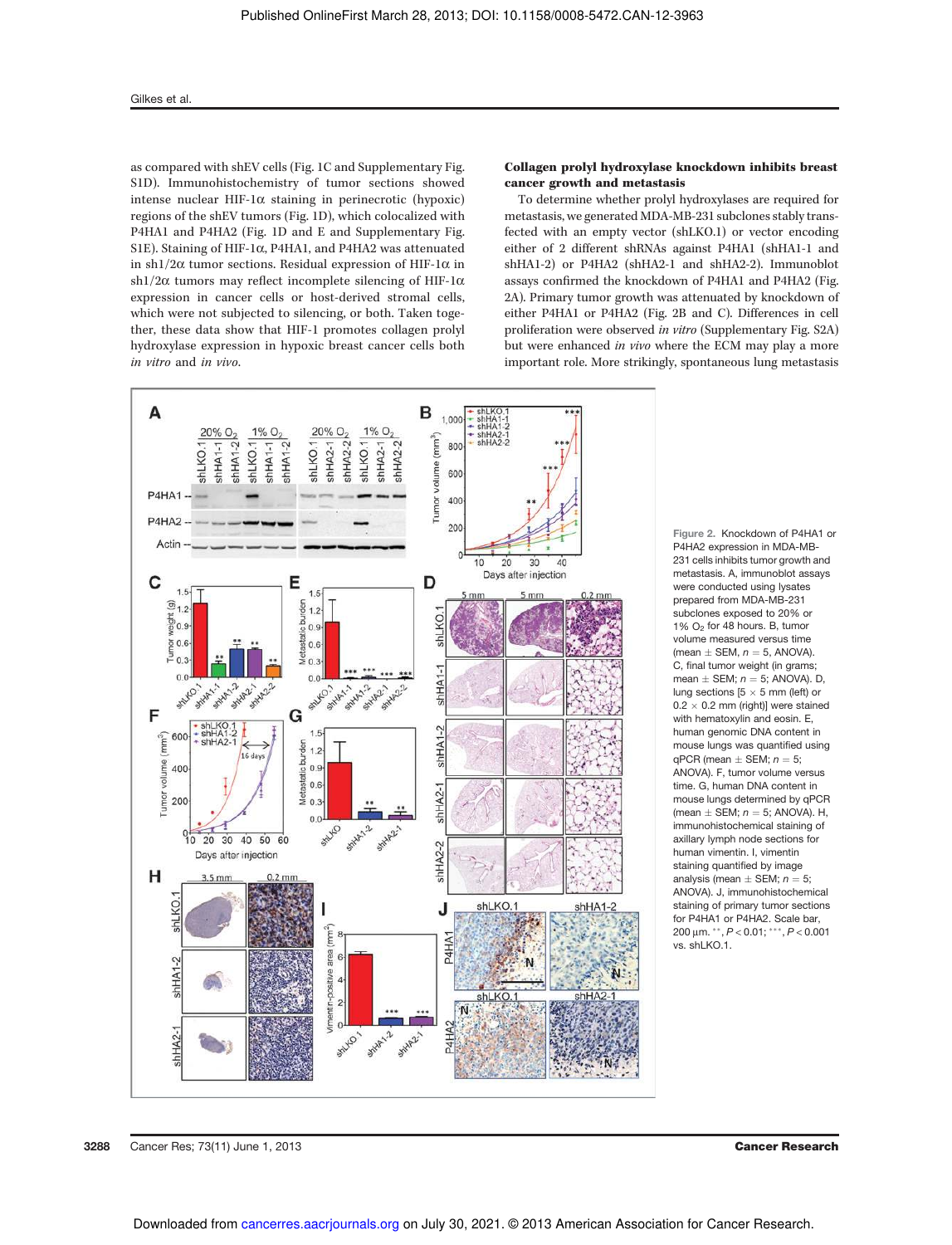was completely abrogated in mice bearing tumors derived from P4HA1 or P4HA2 knockdown cells (Fig. 2D). Genomic DNA was isolated from contralateral lungs and quantitative real-time PCR (qPCR) using human-specific primers demonstrated that P4HA1 or P4HA2 knockdown reduced metastasis by more than 99% (Fig. 2E).

To take into account differences in primary tumor growth rates, we repeated the MFP injection and isolated tumors, lungs, and lymph nodes when primary tumor volumes reached 600 mm<sup>3</sup>. Control tumors reached 600 mm<sup>3</sup> in 39 days, whereas P4HA knockdown tumors required 55 days to reach the same tumor volume and weight (Fig. 2F and Supplementary Fig. S2B). Despite the additional residence time for P4HA knockdown cells, no lung metastases were observed (Supplementary Fig. S2C). Human genomic DNA content in the lungs indicated a 90% reduction in metastasis of P4HA knockdown cells (Fig. 2G). In addition, lymphatic metastasis was assessed using human vimentin immunohistochemical staining of ipsilateral axillary lymph nodes (Fig. 2H). The area of vimentin staining was used to assess breast cancer cell infiltration of mouse lymph nodes. Depletion of either P4HA1 or P4HA2 reduced lymphatic metastasis over 5-fold (Fig. 2I). Furthermore, the follicular lymph node morphology was maintained only in the knockdown mice. Immunohistochemical staining for P4HA1 and P4HA2 confirmed expression in the perinecrotic regions of control (shLKO.1) tumors and markedly decreased expression in knockdown tumors (Fig. 2J). These results were consistent with markedly reduced human-specific P4HA1 and P4HA2 mRNA expression, whereas mouse P4HA1 and P4HA2 mRNA expression was not changed (Supplementary Fig. S2D–S2G). Thus, expression of P4HA1 and P4HA2 by breast cancer cells promotes primary tumor growth and lymphatic dissemination and is absolutely required for lung metastasis independent of tumor size.

To quantify the extent to which cancer cells contributed to collagen hydroxylase activity, we used primers specific for human, mouse, or human and mouse P4HA1 mRNA. In control (shLKO.1) tumors, human P4HA1 mRNA accounted for  $87 \pm 5\%$  (mean  $\pm$  SD) of total RNA, whereas mouse P4HA1 mRNA accounted for  $9 \pm 5\%$  (Supplementary Table S2), suggesting the majority of P4HA1 activity originated from the MDA-MB-231 cells.

# Collagen hydroxylase knockdown decreases collagen deposition in vitro and in vivo

The hydroxylation of collagen by prolyl hydroxylases is crucial for the folding, stability, and secretion of the collagen triple helix of all fibrillar collagens (30, 40). We found that secretion of type I collagen was abrogated by the knockdown of HIF-1a, P4HA1, or P4HA2 (Fig. 3A and B). We examined the localization of collagen deposition in tumor sections using picrosirius red staining, which detects all fibrillar collagen (including types I, II, III, V, XI, XXIV, and XXVII) when viewed under circularly polarized light (21). Overall collagen content was greatest in perinecrotic regions (Fig. 3C and D), corresponding to sites of highest HIF-1 $\alpha$  and P4HA expression (Fig. 1D). Analysis of control tumors revealed highly aligned collagen fibers in the perinecrotic region of tumors, whereas the bulk of the tumor contained discontinuous, fragmented collagen fibers (Fig. 3D). The knockdown of P4HA expression in breast cancer cells resulted in a marked decrease in tumor collagen content (both by picrosirius red and Masson trichrome staining) and tumor stiffness in vivo (Fig. 3E and F and S3C). We confirmed a reduction in hydroxylase activity by measuring collagen hydroxyproline content in tumor lysates, which correlated with reduced P4HA1/2 mRNA expression (Fig. 3G and S2H-I). Differences in collagen content were also observed when we compared tumor sections from control shEV and  $\frac{\text{sh}V}{2\alpha}$  subclones (Supplementary Fig. S3A and S3B), indicating that HIF-1–dependent expression of prolyl hydroxylases promotes collagen deposition in breast tumors. To confirm that our results were not cell line specific, we generated MDA-MB-435 subclones (Supplementary Fig. S4A). Primary tumor growth and metastasis were similar to the corresponding MDA-MB-231 subclones (Supplementary Fig. S4B). Lung metastasis was severely impaired by the P4HA knockdown and correlated with decreased tumor stiffness (Supplementary Fig. S4C–S4E).

## Collagen hydroxylase expression promotes cancer cell invasion

Recent studies have shown that straightened and aligned collagen fibers in tumor samples are predictive of patient mortality (41), presumably because collagen fibers provide directional cues that dictate cell morphology and promote cell migration (24, 42) as well as induce stiffness, which promotes tissue tension to enhance cancer progression (16, 18). To determine whether collagen hydroxylase expression by breast cancer cells promotes invasion in vivo, we analyzed control and P4HA knockdown tumor margins. Knockdown tumors showed no evidence of invasion into adjacent adipose tissue, whereas all control tumors showed evidence of extensive local invasion (Fig. 4A).

Because in vitro assays of invasion (such as Boyden chamber assays) do not test the contribution of ECM to invasion, we generated cell-free three-dimensional matrices from confluent cultures of MDA-MB-231 control or P4HA knockdown cells. We seeded naïve MDA-MB-231 cells on these cellderived matrices and analyzed cell morphology. Compared with cells plated on tissue culture plastic or ECM derived from P4HA knockdown cells, cells seeded on ECM derived from shLKO.1 cells had a spindle-shaped mesenchymal morphology (Fig. 4B), which is required for cell motility and invasion (42, 43). To determine whether collagen deposited within tumors promotes an invasive cell phenotype, MDA-MB-231 cells were labeled with CMFDA (5-chloromethylfluorescein diacetate) and seeded onto control or hydroxylase knockdown tumor sections. Following 24 hours of cell seeding, sections were stained with picrosirius red and imaged for cell–collagen interactions (Fig. 4C). In control tumors, with abundant collagen content, the MDA-MB-231 cells aligned themselves along collagen fibers with a spindleshaped morphology, which was quantified by calculation of the elliptical factor (Fig. 4C, bar graph). In contrast, the P4HA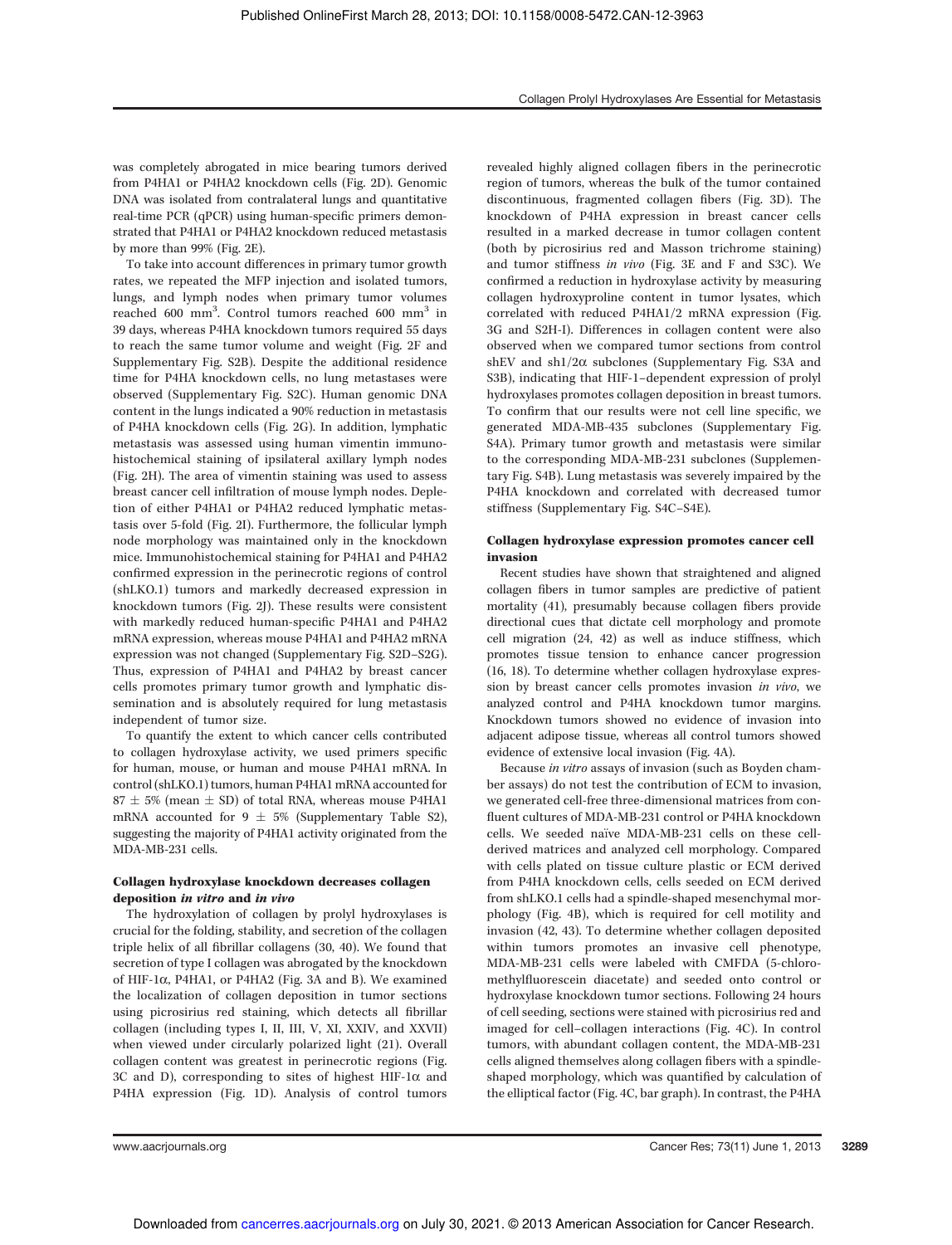

Figure 3. Collagen prolyl hydroxylase expression is associated with collagen content and tumor stiffness. A and B, immunoblot assay of collagen 1A1 from conditioned media of MDA-MB-231 subclones exposed to 20% or 1% O<sup>2</sup> for 72 hours. Ponceau S (Ponc S) staining was used as a loading control. C and D, picrosirius red staining of control tumor sections imaged under circularly polarized light. The percentage of collagen in perinecrotic regions was compared with bulk tumor regions (white boxes) in C. Top scale bar, 1 mm; bottom scale bar, 0.1 mm; N, necrotic; M, tumor margin. E, picrosirius red staining quantified by image analysis (mean  $\pm$  SEM;  $n = 5$ : ANOVA). F, the stiffness of freshly dissected control, shP4HA1, or shP4HA2 tumors was determined (mean  $\pm$  SEM; one-way ANOVA). G, the hydroxyproline content of tumor tissue was determined per mg of total protein (mean  $\pm$  SEM;  $n = 5$ ; ANOVA).  $^{*}$ ,  $P < 0.05$ ;  $**$ ,  $P < 0.01$ ;  $***$ ,  $P < 0.001$  vs. shLKO.1.

knockdown tumors did not contain sufficient collagen to promote cell elongation or directionality.

# Collagen hydroxylases promote intravasation of breast cancer cells

We hypothesized that reduced cell invasion should result in reduced intravasation. To investigate the contribution of P4HA expression to intravasation, we determined the number of circulating tumor cells (CTC) following MFP injection. To construct a standard curve, we extracted total RNA from 0.5 mL of whole blood from nontumor-bearing mice mixed with 0, 100, or 400 MDA-MB-231 cells and measured humanspecific rRNA levels (Fig. 5A). Human-specific rRNA levels in whole blood of tumor-bearing mice were compared with the standard curve to quantify CTCs. P4HA knockdown significantly reduced the number of CTCs (Fig. 5B), suggesting that reduced invasion resulted in decreased intravasation of tumor cells.

To investigate the role of hydroxylase enzymes in premetastatic niche formation, we injected shEV-, shLOX-, shP4HA1-, or shP4HA2 subclones and assessed collagen crosslinking in the lung parenchyma [an early step in premetastatic niche formation that is mediated by LOX (9, 31, 44)]. Unlike LOX knockdown, P4HA1 or P4HA2 knockdown had no effect on premetastatic niche formation (Fig. 5C and Supplementary Fig. S5). This result is consistent with the role of collagen prolyl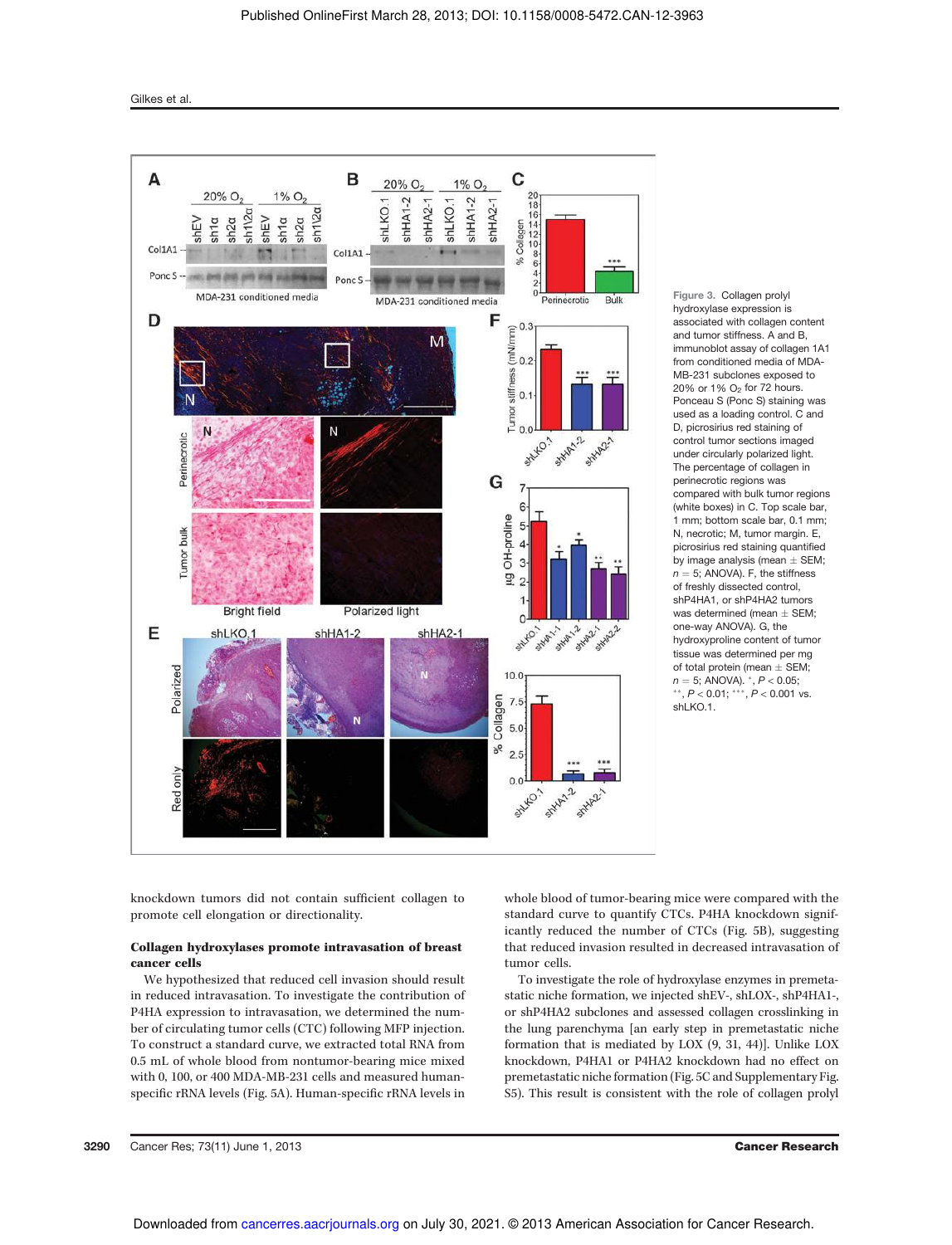Figure 4. Collagen prolyl hydroxylase expression promotes invasion. A, representative hematoxylin and eosin staining of the tumor/adipose tissue boundary. Scale bar, 200 µm. B, crystal violet staining of MDA-MB-231 cells plated on tissue culture plastic (TC) or ECMderived from indicated subclones. Scale bar, 100 um; inset scale bar, 25 um. C, CMFDA-labeled naïve MDA-MB-231 cells (green) were seeded on tumor sections and stained with picrosirius red to image collagen fibers (red). Scale bar, 100 μm. The elliptical factor (ratio of length to width) was calculated for 5-10 cells per tumor section and 5 sections per subclone. The mean + SEM values for the elliptical factor of cells seeded on sections of tumors derived from each of the three indicated subclones are shown in the bar graph; \*\*\*, P < 0.001 vs. shLKO.1 by ANOVA.



hydroxylases as intracellular, nonsecreted enzymes as compared with LOX, which is an extracellular enzyme that modifies collagen already present in the ECM.

Next, we assessed extravasation by directly injecting MDA-MB-231 subclones into the tail vein of mice. P4HA knockdown did not affect the ability of cells to extravasate (Fig. 5D and E). However, lung foci composed of P4HA knockdown cells were smaller (Fig. 5D) and contained less collagen (Fig. 5F) than control cell foci. Thus, P4HA knockdown significantly reduces intravasation but does not impair premetastatic niche formation or extravasation.

# P4HA reexpression in HIF-deficient cells rescues collagen deposition and metastasis

To complement loss-of-function studies, MDA-MB- $231$ -sh $1/2\alpha$  cells were transduced with lentiviral vectors encoding full-length P4HA1 (HA1) or P4HA2 (HA2), or with a control empty vector. MDA-MB-231-sh1/2 $\alpha$ +HA1 (or  $+HA2$ ) cells expressed P4HA levels comparable with MDA-MB-231-EV cells exposed to  $1\%$  O<sub>2</sub> (Supplementary Fig. 6A). P4HA1 or P4HA2 overexpression in sh1/2 $\alpha$  cells increased tumor growth (Supplementary Fig. S6B and S6C), promoted metastasis (Supplementary Fig. S6D– S6F), recovered collagen content, and enhanced intravasation (Supplementary Fig. S6G–S6I). These data indicate that P4HA1 and P4HA2 are critical components of the HIFdependent transcriptional response to hypoxia that promotes breast cancer metastasis. P4HA1 or P4HA2 overexpression could not fully compensate for the loss of HIF activity with respect to metastasis, which is consistent with the role of HIFs in the regulation of multiple genes involved in metastasis (8, 9).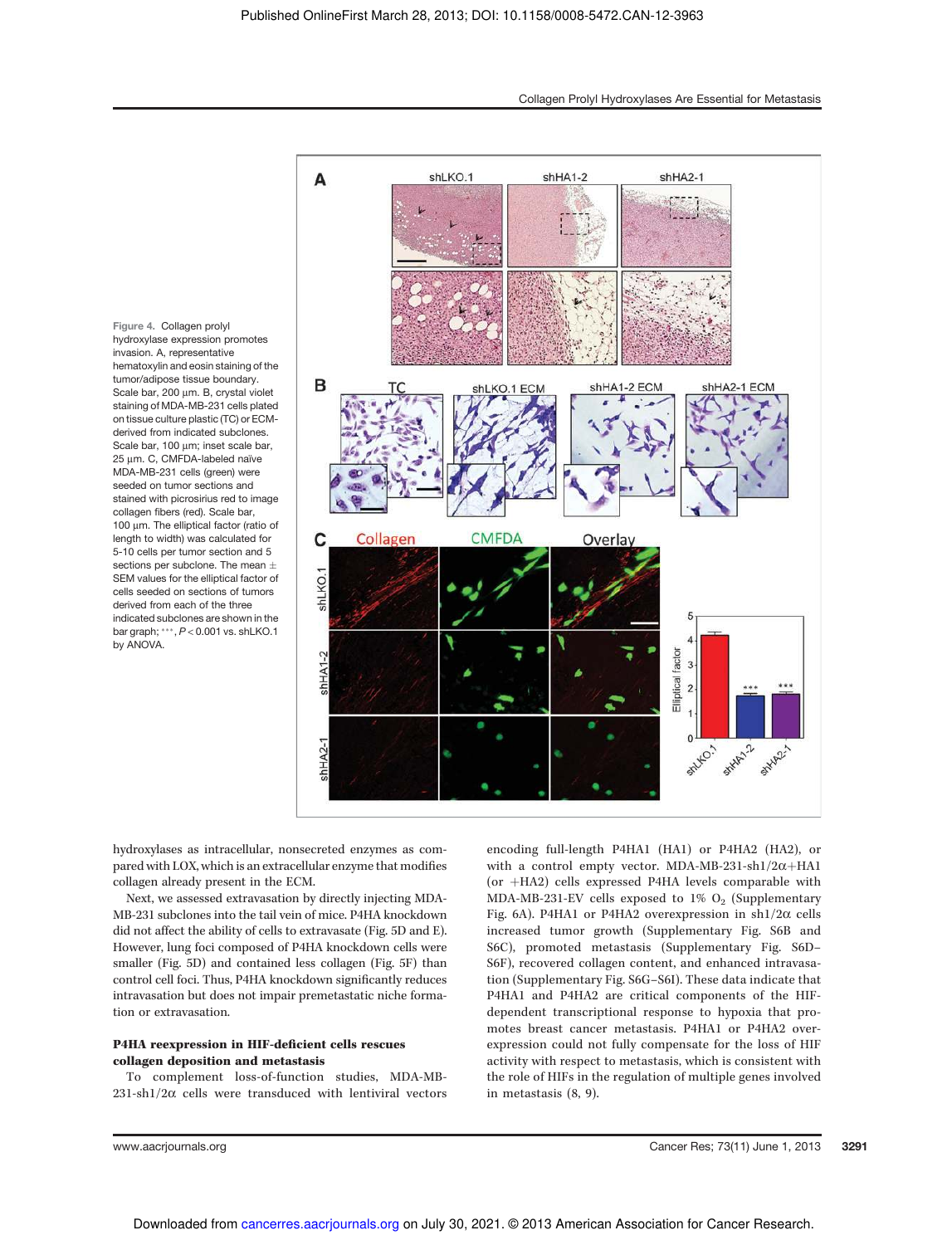

Figure 5. Collagen prolyl hydroxylase expression promotes intravasation. A, human rRNA expression from peripheral blood (0.5 mL) from nontumor-bearing NOD-SCID mice mixed with 0, 100, or 400 MDA-MB-231 cells. B, the number of tumor cells from the peripheral blood (0.5 mL) of tumorbearing mice was determined using the standard curve in A (mean  $\pm$  SEM;  $n = 8$ , ANOVA). C, quantification of picrosirius red staining of lung sections from tumor-free (TF) or tumor-bearing mice (mean  $\pm$  SEM;  $n = 5$ ; ANOVA). D–F, mice received a tail vein injection of the indicated subclone and lung sections were subsequently analyzed 3 weeks after injection by staining with hematoxylin and eosin (D) for quantitation of metastatic foci per  $4 \times$  field (F; mean + SFM;  $n = 10$ ) ANOVA) and with picrosirius red staining for quantitation of area occupied by collagen fibers (F; mean  $\pm$  SEM;  $n = 5$ , one-way ANOVA). \*,  $P < 0.05$ ; \*\*,  $P < 0.01$ ;  $***, P < 0.001$  vs. shLKO.1.

# P4HA expression correlates with human breast cancer prognosis

To investigate whether collagen prolyl hydroxylase expression has clinical significance for breast cancer prognosis, we analyzed P4HA1 and P4HA2 gene expression in human breast cancer using the Oncomine database (34), which revealed that P4HA levels were significantly greater in breast cancer tissue than in normal breast tissue (Fig. 6A). Results from an analysis of The Cancer Genome Atlas (http://tcga-data.nci.nih.gov) data were similar (Fig. 6B). P4HA1 and P4HA2 expression showed highly significant associations with breast cancer stage, was independent of hormone receptor status, but correlated with HER2 expression (Fig. 6C and Supplementary Table S3). P4HA1 and P4HA2 mRNA levels (35) were also significantly associated with decreased patient survival (Fig. 6D). The survival prediction was enhanced by further stratifying patients using both P4HA1 and P4HA2 expression. Thus, expression levels of collagen hydroxylases are prognostic in breast cancer, which is consistent with their essential role in promoting metastasis in the orthotopic transplantation model.

# Therapeutic efficacy of collagen prolyl hydroxylase inhibition by DHB

Collagen prolyl hydroxylases are members of a superfamily of dioxygenases that use  $O_2$  and  $\alpha$ -ketoglutarate as substrates and are competitively inhibited by  $\alpha$ -ketoglutarate analogs such as DHB (Fig. 7A; ref. 45). To evaluate the therapeutic efficacy of inhibiting collagen hydroxylases, we used DHB, which inhibits prolyl hydroxylase activity without affecting total protein synthesis or DNA replication (46). We found that DHB inhibited collagen secretion by cultured MDA-MB-231 cells in a dose-dependent manner (Fig. 7B). Treatment of MDA-MB-231 cells with DHB had only a modest inhibitory effect on cell proliferation in vitro (Supplementary Fig. S7A). Next, we established MFP tumors using MDA-MB-231-sh1/2 $\alpha$ +HA1 cells to mitigate any confounding effects of DHB on HIF-1 $\alpha$ levels (which are negatively regulated by the HIF prolyl hydroxylase PHD2) while maintaining levels of P4HA1. Systemic treatment of mice with 40 mg/kg per day of DHB led to modestly decreased primary tumor growth (Fig. 7C), but significantly reduced collagen content (Fig. 7D and E) and lung metastasis (Fig. 7F and G) without affecting body weight (Supplementary Fig. S7B). These results suggest that DHB (and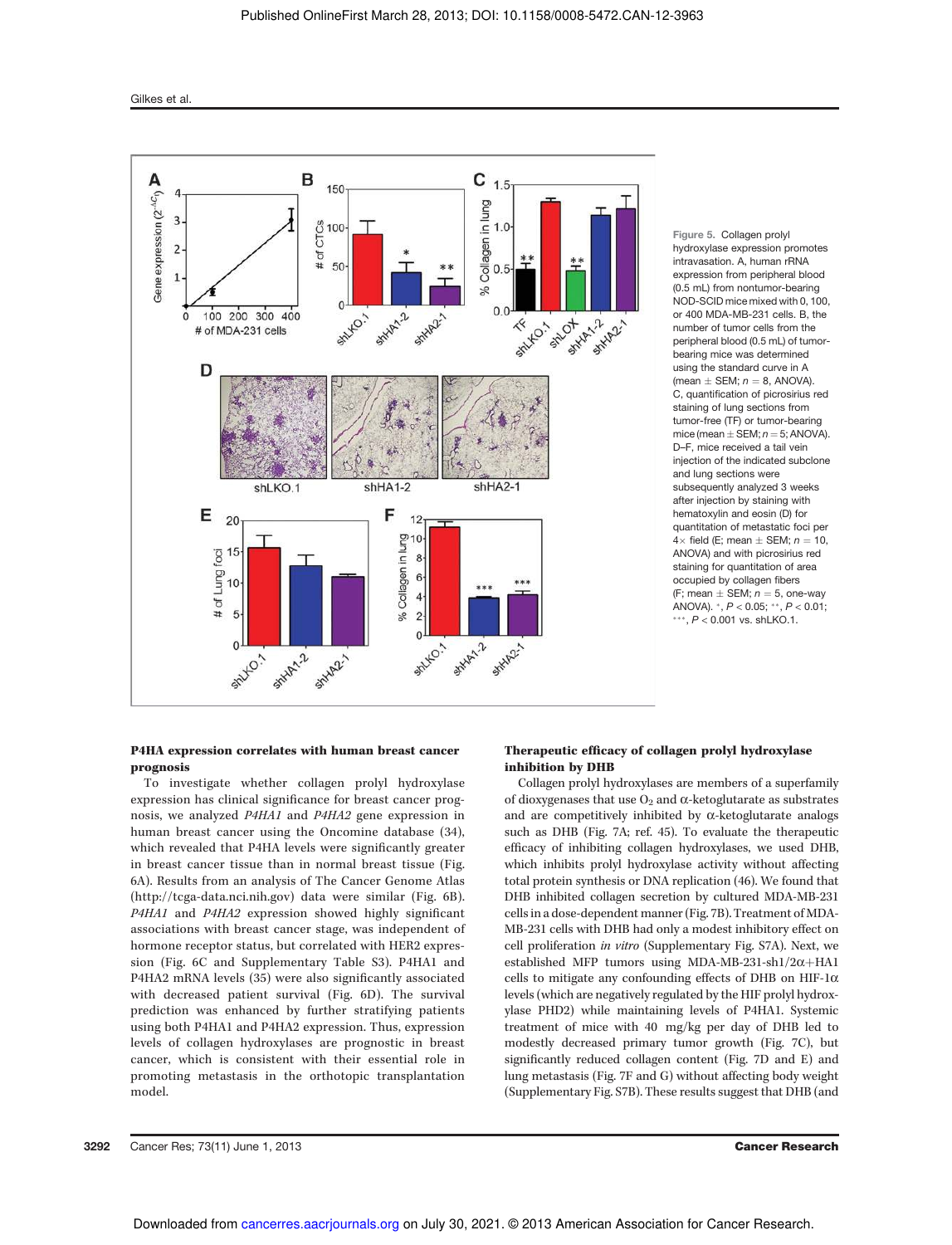

Figure 6. P4HA expression is associated with poor prognosis in breast cancer. A and B, P4HA1 and P4HA2 mRNA levels in normal breast (bar N;  $n = 7$ ) and breast cancer (bar C;  $n = 40$ ) tissues (A) or paired adjacent normal (bar A) versus breast cancer (bar C) tissues from The Cancer Genome Atlas ( $n = 28$ ; B) are shown. Box displays 25th through 75th percentiles and whiskers represent the range of the data. C, P4HA1 and P4HA2 mRNA levels in breast cancer (stage = I, II, III/IV) normalized to the mean level in adjacent normal (stage = TA) from The Cancer Genome Atlas, are plotted as described above (n = 458; Pearson's correlation). D, Kaplan–Meier analysis of patient survival (n = 159) stratified by P4HA1 (left), P4HA2 (center), or both P4HA1 and P4HA2 (right) mRNA levels. High/low, gene expression above/below the median level.

possibly other prolyl hydroxylase inhibitors) may provide a novel pharmacologic strategy to inhibit metastasis, especially in patients with breast cancer with increased levels of P4HA mRNA demonstrable in tumor biopsies.

#### **Discussion**

Although several studies have reported increased collagen deposition during breast cancer progression (19, 41, 47), this is the first study to uncover a molecular mechanism linking intratumoral hypoxia, collagen deposition, and breast cancer invasion and metastasis. We showed that hypoxiainduced HIF-1 transcriptional activity upregulates collagen prolyl hydroxylase expression to dictate tumor collagen content, organization, density, and stiffness in breast cancer (Fig. 7H). We determined that collagen prolyl hydroxylases are essential for the metastasis of MDA-MB-231 and MDA-MB-435 breast cancer cells to the lungs of NOD/SCID mice by enhancing tissue invasion and intravasation. Moreover, we showed the prognostic significance of P4HA mRNA expression and identified a novel potential therapeutic intervention.

# Collagen hydroxylases establish a tumor ECM that facilitates metastasis

Collagen content and organization have been shown to promote cancer progression by several mechanisms. Fibrillar collagen content affects the biophysical properties of the ECM (16–18). In our study, decreased P4HA expression reduced tumor stiffness and density by reducing the amount of collagen in the ECM. Increased breast cancer stiffness facilitates integrin clustering to promote focal adhesions, which drive invasion (18). Collagen fiber alignment has been shown to play a critical role in directing the migration of tumor cells in vivo (25). We found that aligned collagen fibers were localized to perinecrotic (hypoxic) regions of tumors. Furthermore, we determined that cancer cells aligned themselves along these fibers, adopting a spindle-shaped morphology. Cancer cells seeded on P4HA knockdown tumor sections, in which collagen deposition was significantly decreased, remained rounded and lacked directionality. Although the importance of collagen content in the tumor microenvironment has been well reported (48), this study is the first to highlight a pathophysiologic mechanism (i. e., intratumoral hypoxia) that leads to increased collagen deposition during breast cancer progression. Whereas prior studies have focused on the role of stromal cells, the present study shows that breast cancer cells may also make a critical contribution to ECM remodeling during cancer progression.

# Collagen hydroxylases promote intravasation but not extravasation or premetastatic niche formation

P4HA1 or P4HA2 knockdown prevented cancer cells from invading adjacent fat tissue, decreased the number of CTCs, and blocked lung metastasis, showing the role of these collagen modifying enzymes in promoting hematogenous dissemination of breast cancer cells to the lungs and possibly other organs. In contrast, P4HA knockdown had no effect on the number of lung foci that formed after direct injection into the tail vein of the mice. Taken together, these data indicate that P4HA1 and P4HA2 play an important role in promoting intravasation by enhancing tissue invasion, whereas they do not affect extravasation. Unlike the secreted enzymes, LOX, LOXL2, and LOXL4, which have been shown to influence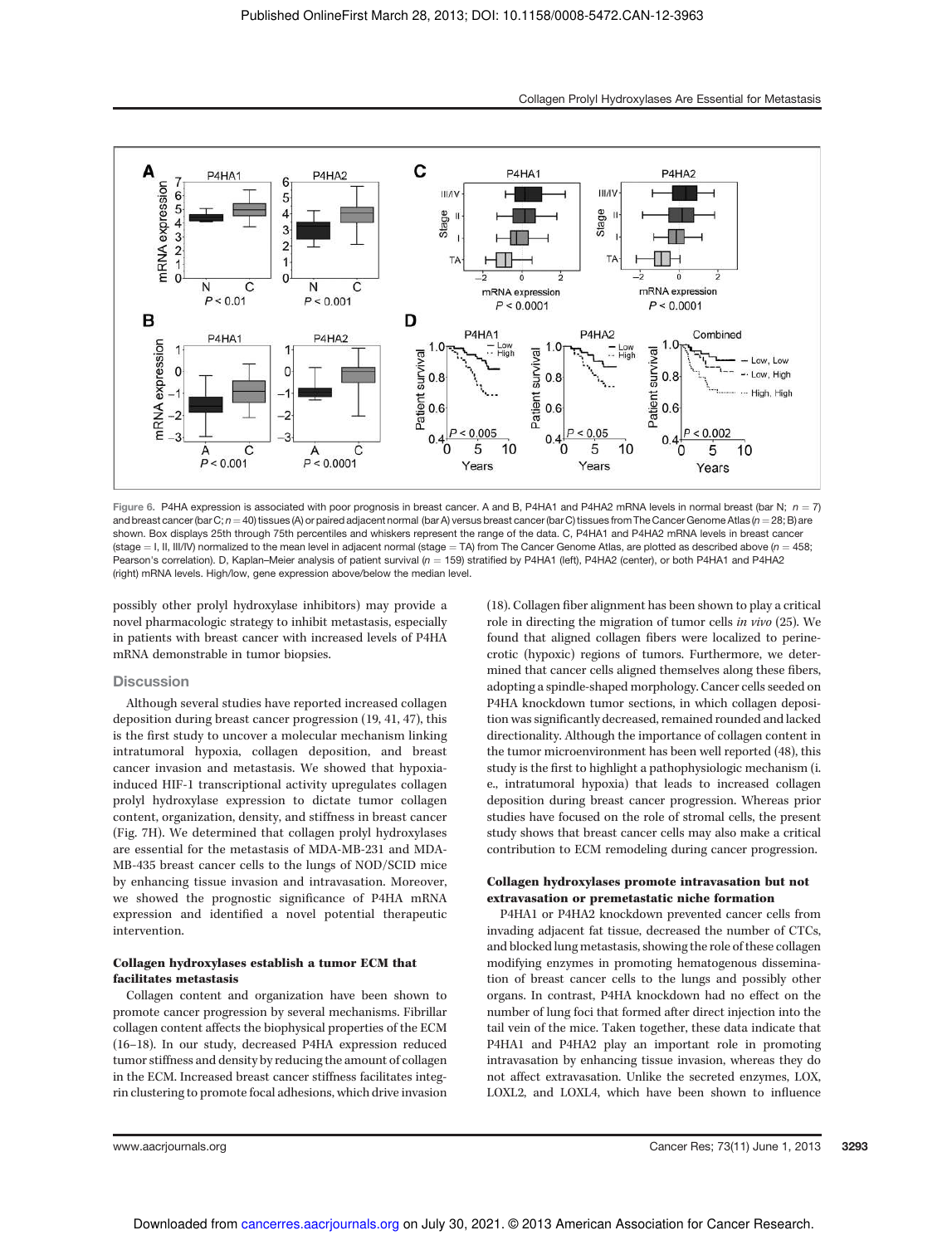

Figure 7. Inhibiting collagen prolyl hydroxylase activity using DHB inhibits tumor growth, collagen deposition, and metastasis. A, chemical structures of  $\alpha$ -ketoglutarate and ethyl 3,4 dihydroxybenzoate (DHB). B, immunoblot assay for collagen 1A1 in conditioned media of MDA-MB-231 cells treated with DHB for 24 hours. Ponc S, Ponceau S staining of membrane. C, NOD-SCID mice bearing MDA-MB-231 orthografts received daily i.p. injections of DHB or vehicle and tumor volume (mean  $+$  SEM;  $n = 5$ ; ANOVA) was determined. D and E, tumor sections were stained with picrosirius red and collagen was quantified by image analysis under polarized light (mean  $\pm$  SEM;  $n = 5$ ; Student  $t$  test). F, lung sections  $(4 \times 3$  mm) were stained with hematoxylin and eosin. G, human genomic DNA content in mouse lungs was determined (mean  $\pm$ SEM;  $n = 5$ ; Student t test).  $^*$ ,  $P < 0.05$ ;  $^{**}$ ,  $P < 0.01$ ;

 $***$ ,  $P < 0.001$  vs. vehicle treatment. H, hypoxia-induced collagen prolyl hydroxylase expression promotes collagen deposition and breast cancer metastasis.

metastatic sites by remodeling collagen before the arrival of cancer cells (9, 31), collagen hydroxylases did not affect premetastatic niche formation in the lung.

# HIF-1 regulates multiple steps in collagen biogenesis

Prior studies focused on the late stages of collagen maturation and crosslinking mediated by the LOX family of extracellular enzymes (9, 31, 44, 49). The present study highlights the importance of the initial intracellular steps in collagen biogenesis, which control the amount of collagen available for crosslinking. Taken together, HIF-1 affects both early (intracellular) and late (extracellular) steps in collagen fibril formation. This is important because fibrotic breast cancers have the poorest prognosis and highest rate of recurrence (50) and in mouse models, increased type I collagen is associated with increased tumor growth and lung metastasis (19).

In addition to prolyl hydroxylation, the other major posttranslational modification of procollagen prior to secretion is lysyl hydroxylation, which is also induced by hypoxia in a HIF-1-dependent manner and is required for breast cancer metastasis (51). Knockdown of prolyl hydroxylase expression in breast cancer cells blocks collagen deposition in the primary tumor, whereas knockdown of lysyl hydroxylase expression has no effect on collagen deposition but specifically impairs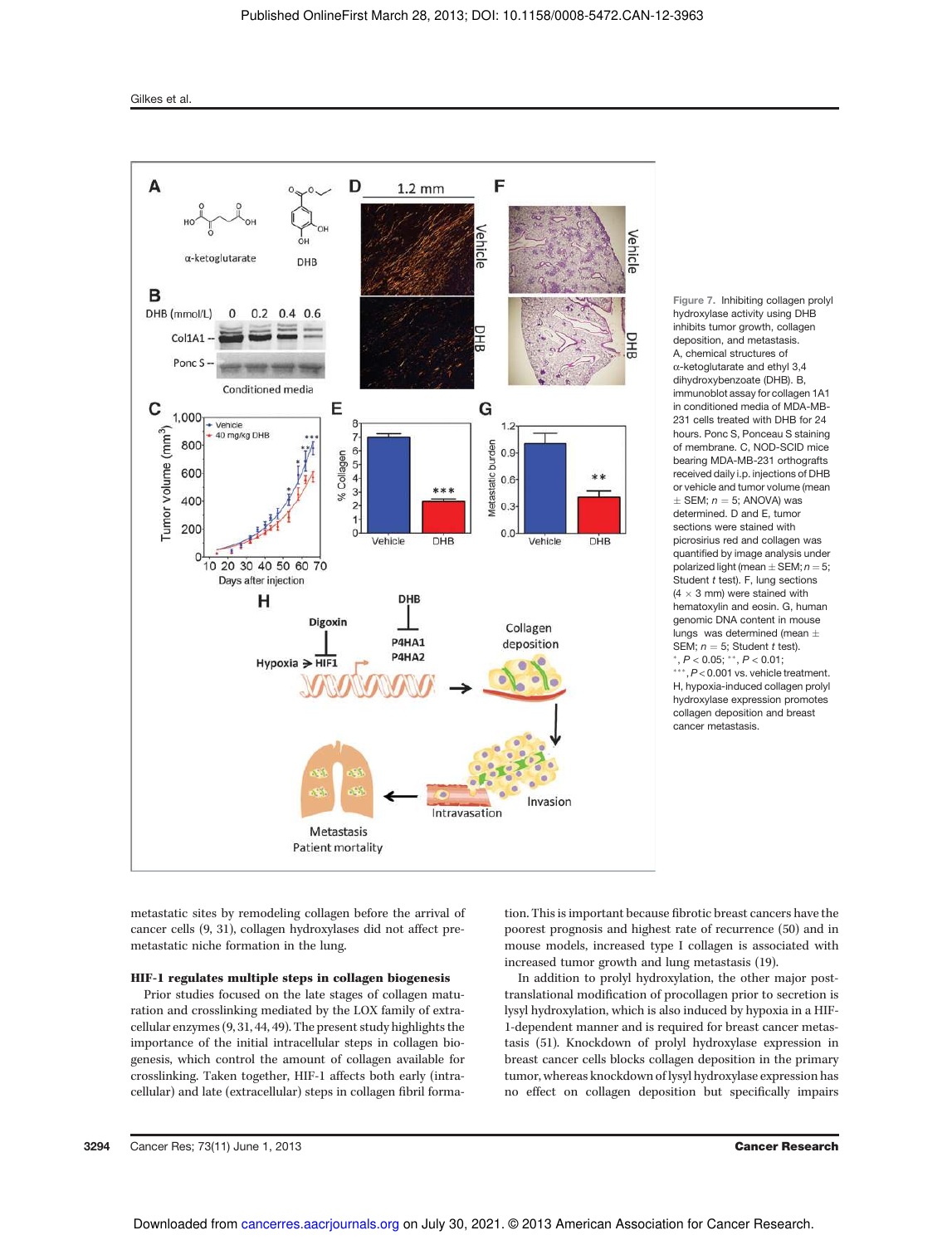Collagen Prolyl Hydroxylases Are Essential for Metastasis

collagen fiber formation (51). Thus, the coordinate transcriptional activation of genes encoding prolyl and lysyl hydroxylases in hypoxic breast cancer cells is critical for ECM remodeling that promotes local invasion as well as lymphatic and hematogenous metastasis.

These findings, taken together with the dramatic effect of P4HA1 or P4HA2 knockdown, indicate that collagen prolyl hydroxylases represent an important new therapeutic target for the prevention of metastasis in breast cancer. The data also support a novel paradigm of cancer cells directly contributing to the prometastatic microenvironment of the primary tumor by promoting ECM production. Given that cancer-associated fibroblasts and myofibroblasts contribute to ECM assembly, drugs targeting collagen hydroxylase expression, ECM maintenance, and/or HIF activity must effectively target cancer as well as stromal cells. Drugs such as digoxin that inhibit HIF-1 activity may be beneficial because they inhibit tumor fibrosis by blocking multiple steps in collagen biogenesis as well as affecting other critical aspects of the metastatic process (8, 9, 44, 52).

# Inhibitors of collagen prolyl hydroxylases or HIF-1 as potential therapeutics for cancer

The MDA-MB-231 and MDA-MB-435 cell lines were derived from triple-negative breast cancers, which lack significant expression of the estrogen receptor, progesterone receptor, or HER2. A recent analysis of more than 500 samples of patients with breast cancer conducted by the Cancer Genome Atlas Network found a significant association between HIF-1 pathway activation and triple-negative breast cancers (53) highlighting the potential impact of

**References** 

- 1. Brahimi-Horn MC, Chiche J, Pouyssegur J. Hypoxia and cancer. J Mol Med 2007;85:1301–7.
- 2. Dewhirst MW. Intermittent hypoxia furthers the rationale for hypoxiainducible factor-1 targeting. Cancer Res 2007;67:854–5.
- 3. Semenza GL. Defining the role of hypoxia-inducible factor 1 in cancer biology and therapeutics. Oncogene 2010;29:625–34.
- 4. Wang GL, Jiang BH, Rue EA, Semenza GL. Hypoxia-inducible factor 1 is a basic-helix-loop-helix-PAS heterodimer regulated by cellular O2 tension. Proc Natl Acad Sci U S A 1995;92:5510–4.
- 5. Hiraga T, Kizaka-Kondoh S, Hirota K, Hiraoka M, Yoneda T. Hypoxia and hypoxia-inducible factor-1 expression enhance osteolytic bone metastases of breast cancer. Cancer Res 2007; 67:4157–63.
- 6. Li L, Lin X, Staver M, Shoemaker A, Semizarov D, Fesik SW, et al. Evaluating hypoxia-inducible factor-1 $\alpha$  as a cancer therapeutic target via inducible RNA interference in vivo. Cancer Res 2005; 65:7249–58.
- 7. Liao D, Corle C, Seagroves TN, Johnson RS. Hypoxia-inducible factor-1alpha is a key regulator of metastasis in a transgenic model of cancer initiation and progression. Cancer Res 2007;67: 563–72.
- 8. Zhang H, Wong CC, Wei H, Gilkes DM, Korangath P, Chaturvedi P, et al. HIF-1-dependent expression of angiopoietin-like 4 and L1CAM mediates vascular metastasis of hypoxic breast cancer cells to the lungs. Oncogene 2012;31:1757–70.
- 9. Wong CC, Gilkes DM, Zhang H, Chen J, Wei H, Chaturvedi P, et al. Hypoxia-inducible factor 1 is a master regulator of breast cancer metastatic niche formation. Proc Natl Acad Sci U S A 2011;108: 16369–74.

inhibitors of collagen prolyl hydroxylases or HIF-1 on this patient subset, which responds poorly to currently available therapies (54).

#### Disclosure of Potential Conflicts of Interest

No potential conflicts of interest were disclosed.

## Authors' Contributions

Conception and design: D.M. Gilkes, G.L. Semenza Development of methodology: D.M. Gilkes, P. Chaturvedi, S. Bajpai, H. Wei, S. Pitcairn, H. Wei, D. Wirtz, G.L. Semenza

Acquisition of data (provided animals, acquired and managed patients, provided facilities, etc.): D.M. Gilkes, S. Bajpai, M.E. Hubbi, D. Wirtz, G.L. Semenza

Analysis and interpretation of data (e.g., statistical analysis, biostatistics, computational analysis): D.M. Gilkes, S. Bajpai, D. Wirtz, G.L. Semenza Writing, review, and/or revision of the manuscript:D.M. Gilkes, M.E. Hubbi, G.L. Semenza

Administrative, technical, or material support (i.e., reporting or organizing data, constructing databases): C.C. Wong Study supervision: D. Wirtz, G.L. Semenza

#### Acknowledgments

The authors thank Jasper Chen for assistance with animal experiments, Huafung Zhang for training and advice, and Karen Padgett of Novus Biologicals for generous gifts of antibodies against HIF-2a, P4HA1, P4HA2, and COL1A1.

#### Grant Support

This work was supported in part by the Johns Hopkins Physical Sciences-Oncology Center through grant U54-CA143868 from the National Cancer Institute. D.M. Gilkes is the recipient of a Susan G. Komen Breast Cancer Foundation Post-Doctoral Fellowship Award.

The costs of publication of this article were defrayed in part by the payment of page charges. This article must therefore be hereby marked advertisement in accordance with 18 U.S.C. Section 1734 solely to indicate this fact.

Received October 23, 2012; revised January 10, 2013; accepted February 23, 2013; published OnlineFirst March 28, 2013.

- 10. Bos R, van der Groep P, Greijer AE, Shvarts A, Meijer S, Pinedo HM, et al. Levels of hypoxia-inducible factor-1 $\alpha$  independently predict prognosis in patients with lymph node negative breast carcinoma. Cancer 2003;97:1573–81.
- 11. Schindl M, Schoppmann SF, Samonigg H, Hausmaninger H, Kwasny W, Gnant M, et al. Overexpression of hypoxia-inducible factor  $1\alpha$  is associated with an unfavorable prognosis in lymph node-positive breast cancer. Clin Cancer Res 2002;8:1831–7.
- 12. Generali D, Berruti A, Brizzi MP, Campo L, Bonardi S, Wigfield S, et al. Hypoxia-inducible factor-1 $\alpha$  expression predicts a poor response to primary chemoendocrine therapy and disease-free survival in primary human breast cancer. Clin Cancer Res 2006;12:4562–8.
- 13. Yamamoto Y, Ibusuki M, Okumura Y, Kawasoe T, Kai K, Iyama K, et al. Hypoxia-inducible factor  $1\alpha$  is closely linked to an aggressive phenotype in breast cancer. Breast Cancer Res Treat 2008;110: 465–75.
- 14. Dales JP, Garcia S, Meunier-Carpentier S, Andrac-Meyer L, Haddad O, Lavaut MN, et al. Overexpression of hypoxia-inducible factor HIF-1 $\alpha$ predicts early relapse in breast cancer: retrospective study in a series of 745 patients. Int J Cancer 2005;116:734–9.
- 15. Helczynska K, Larsson AM, Holmquist Mengelbier L, Bridges E, Fredlund E, Borgquist S, et al. Hypoxia-inducible factor- $2\alpha$  correlates to distant recurrence and poor outcome in invasive breast cancer. Cancer Res 2008;68:9212–20.
- 16. Paszek MJ, Zahir N, Johnson KR, Lakins JN, Rozenberg GI, Gefen A, et al. Tensional homeostasis and the malignant phenotype. Cancer Cell 2005;8:241–54.
- 17. Lopez JI, Mouw JK, Weaver VM. Biomechanical regulation of cell orientation and fate. Oncogene 2008;27:6981–93.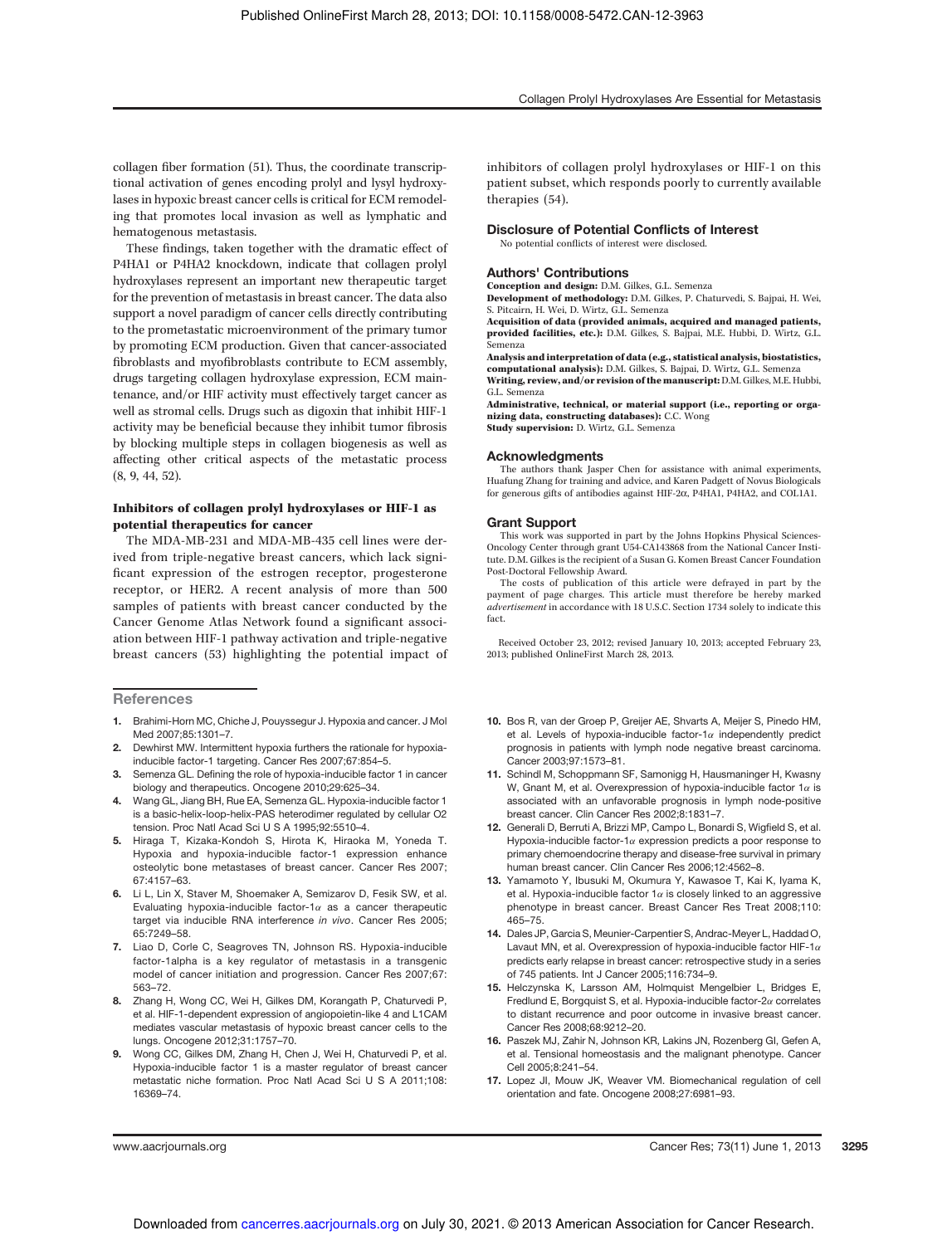#### Gilkes et al.

- 18. Levental KR, Yu H, Kass L, Lakins JN, Egeblad M, Erler JT, et al. Matrix crosslinking forces tumor progression by enhancing integrin signaling. Cell 2009;139:891–906.
- 19. Provenzano PP, Inman DR, Eliceiri KW, Knittel JG, Yan L, Rueden CT, et al. Collagen density promotes mammary tumor initiation and progression. BMC Med 2008;6:11.
- 20. Lopez Jl, Kang I, You WK, McDonald DM, Weaver VM. In situ force mapping of mammary gland transformation. Integr Biol (Camb) 2011;3: 910–21.
- 21. Junqueira LC, Bignolas G, Brentani RR. Picrosirius staining plus polarization microscopy, a specific method for collagen detection in tissue sections. Histochem J 1979;11:447–55.
- 22. Maglione JE, McGoldrick ET, Young LJ, Namba R, Gregg JP, Liu L, et al. Polyomavirus middle T-induced mammary intraepithelial neoplasia outgrowths: single origin, divergent evolution, and multiple outcomes. Mol Cancer Ther 2004;3:941–53.
- 23. Lin EY, Jones JG, Li P, Zhu L, Whitney KD, Muller WJ, et al. Progression to malignancy in the polyoma middle T oncoprotein mouse breast cancer model provides a reliable model for human diseases. Am J Pathol 2003;163:2113–26.
- 24. Provenzano PP, Eliceiri KW, Campbell JM, Inman DR, White JG, Keely PJ. Collagen reorganization at the tumor-stromal interface facilitates local invasion. BMC Med 2006;4:38.
- 25. Wyckoff JB, Wang Y, Lin EY, Li JF, Goswami S, Stanley ER, et al. Direct visualization of macrophage-assisted tumor cell intravasation in mammary tumors. Cancer Res 2007;67:2649–56.
- 26. Wang W, Wyckoff JB, Frohlich VC, Oleynikov Y, Huttelmaier S, Zavadil J, et al. Single cell behavior in metastatic primary mammary tumors correlated with gene expression patterns revealed by molecular profiling. Cancer Res 2002;62:6278–88.
- 27. Annunen P, Helaakoski T, Myllyharju J, Veijola J, Pihlajaniemi T, Kivirikko KI. Cloning of the human prolyl 4-hydroxylase  $\alpha$  subunit isoform  $\alpha$ (II) and characterization of the type II enzyme tetramer. The  $\alpha$ (I) and  $\alpha$ (II) subunits do not form a mixed  $\alpha$ (I) $\alpha$ (II) $\beta$ 2 tetramer. J Biol Chem 1997;272:17342–8.
- 28. Kukkola L, Hieta R, Kivirikko KI, Myllyharju J. Identification and characterization of a third human, rat, and mouse collagen prolyl 4-hydroxylase isoenzyme. J Biol Chem 2003;278:47685–93.
- 29. Myllyharju J. Prolyl 4-hydroxylases, the key enzymes of collagen biosynthesis. Matrix Biol 2003;22:15–24.
- 30. Myllyharju J, Kivirikko KI. Collagens, modifying enzymes and their mutations in humans, flies and worms. Trends Genet 2004;20:33–43.
- 31. Erler JT, Bennewith KL, Cox TR, Lang G, Bird D, Koong A, et al. Hypoxia-induced lysyl oxidase is a critical mediator of bone marrow cell recruitment to form the premetastatic niche. Cancer Cell 2009; 15:35–44.
- 32. Berg RA. Determination of 3- and 4-hydroxyproline. Methods Enzymol 1982;82:372–98.
- 33. Krishnamachary B, Semenza GL. Analysis of hypoxia-inducible factor  $1\alpha$  expression and its effects on invasion and metastasis. Methods Enzymol 2007;435:347–54.
- 34. Richardson AL, Wang ZC, De Nicolo A, Lu X, Brown M, Miron A, et al. X chromosomal abnormalities in basal-like human breast cancer. Cancer Cell 2006;9:121–32.
- 35. Pawitan Y, Bjohle J, Amler L, Borg AL, Egyhazi S, Hall P, et al. Gene expression profiling spares early breast cancer patients from adjuvant

therapy: derived and validated in two population-based cohorts. Breast Cancer Res 2005;7:R953–64.

- 36. Polyak K, Kalluri R. The role of the microenvironment in mammary gland development and cancer. Cold Spring Harb Perspect Biol 2010;2:a003244.
- 37. Nyberg P, Salo T, Kalluri R. Tumor microenvironment and angiogenesis. Front Biosci 2008;13:6537–53.
- 38. Tse JC, Kalluri R. Mechanisms of metastasis: epithelial-to-mesenchymal transition and contribution of tumor microenvironment. J Cell Biochem 2007;101:816–29.
- 39. Zhang H, Qian DZ, Tan YS, Lee K, Gao P, Ren YR, et al. Digoxin and other cardiac glycosides inhibit HIF-1 $\alpha$  synthesis and block tumor growth. Proc Natl Acad Sci U S A 2008;105:19579–86.
- 40. Gorres KL, Edupuganti R, Krow GR, Raines RT. Conformational preferences of substrates for human prolyl 4-hydroxylase. Biochemistry 2008;47:9447–55.
- 41. Conklin MW, Eickhoff JC, Riching KM, Pehlke CA, Eliceiri KW, Provenzano PP, et al. Aligned collagen is a prognostic signature for survival in human breast carcinoma. Am J Pathol 2011;178:1221–32.
- 42. Cassereau L, DuFort CC, Weaver VM. Morphogenesis: laying down the tracks. Nat Mater 2012;11:490–2.
- 43. Friedl P, Wolf K. Tumor cell invasion and migration: diversity and escape mechanisms. Nat Rev Cancer 2003;3:362–74.
- 44. Wong CC, Zhang H, Gilkes DM, Chen J, Wei H, Chaturvedi P, et al. Inhibitors of hypoxia-inducible factor 1 block breast cancer metastatic niche formation and lung metastasis. J Mol Med (Berl) 2012;90:803–15.
- 45. Rose NR, McDonough MA, King ON, Kawamura A, Schofield CJ. Inhibition of 2-oxoglutarate dependent oxygenases. Chem Soc Rev 2011;40:4364–97.
- 46. Nandan D, Clarke EP, Ball EH, Sanwal BD. Ethyl-3,4-dihydroxybenzoate inhibits myoblast differentiation: evidence for an essential role of collagen. J Cell Biol 1990;110:1673–9.
- 47. Provenzano PP, Inman DR, Eliceiri KW, Keely PJ. Matrix density-induced mechanoregulation of breast cell phenotype, signaling and gene expression through a FAK-ERK linkage. Oncogene 2009;28:4326–43.
- 48. Hynes RO. The extracellular matrix: not just pretty fibrils. Science 2009;326:1216–9.
- 49. Erler JT, Bennewith KL, Nicolau M, Dornhofer N, Kong C, Le QT, et al. Lysyl oxidase is essential for hypoxia-induced metastasis. Nature 2006;440:1222–6.
- 50. Hasebe T, Tsuda H, Tsubono Y, Imoto S, Mukai K. Fibrotic focus in invasive ductal carcinoma of the breast: a histopathological prognostic parameter for tumor recurrence and tumor death within three years after the initial operation. Jpn J Cancer Res 1997;88:590–9.
- 51. Gilkes DM, Bajpai S, Wong CC, Chaturvedi P, Hubbi ME, Wirtz D, Semenza GL. Procollagen lysyl hydroxylase 2 is essential for hypoxia-induced breast cancer metastasis. Mol Cancer Res 2013;11: 456–66.
- 52. Schito L, Rey S, Tafani M, Zhang H, Wong CC-L, Russo A, et al. Hypoxia-inducible factor 1-dependent expression of platelet-derived growth factor B promotes lymphatic metastasis of hypoxic breast cancer cells. Proc Natl Acad Sci U S A 2012;109:E2707–16.
- 53. Cancer Genome Atlas Network. Comprehensive molecular portraits of human breast tumors. Nature 2012;490:61–70.
- 54. Pal SK, Childs BH, Pegram M. Triple negative breast cancer metastasis: markers and models. Nat Rev Cancer 2011;125:627–36.